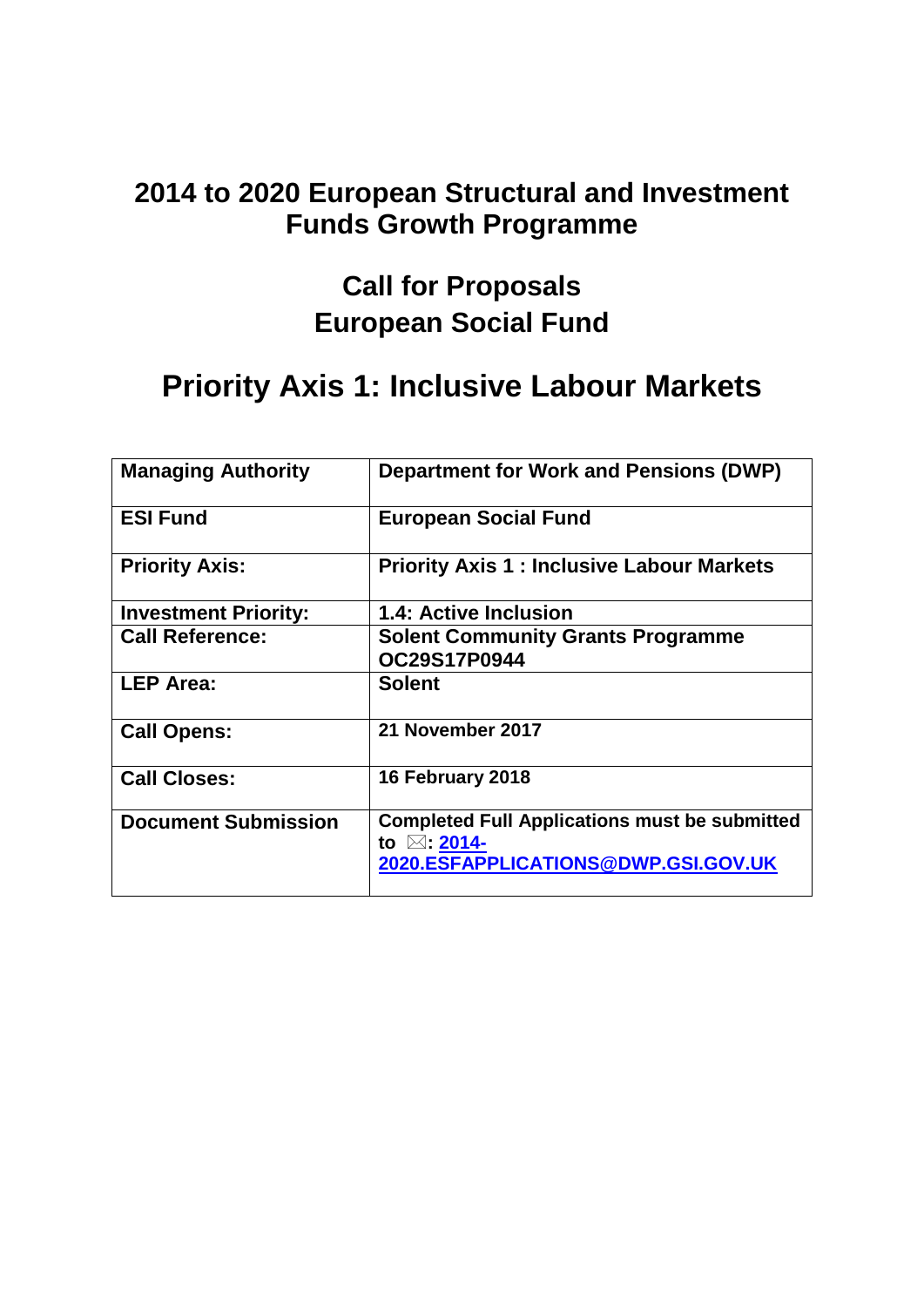# **Contents**

- 1. Call Context
	- **1.1 National Context**
	- **1.2 Local Development Need**
	- **1.3 Scope of Activity**
- 2. Call Requirements
- 3. Required Deliverables
- 4. General Information
	- **4.1 Compliance and Eligibility**
	- **4.2 Intervention Rate & Match Funding**
	- **4.3 Applicants**
	- **4.4 Cross Cutting Themes**
	- **4.5 State Aid**
	- **4.6 Funding Agreement**
	- **4.7 Procurement**
	- **4.8 Retrospection**
- 5. Application Process & Prioritisation Methodology
- 6. Support
- 7. Key Documents
- 8. Document Checklist
- 9. Document Submission
- 10. Timescales
- 11. Appendix A Common output indicators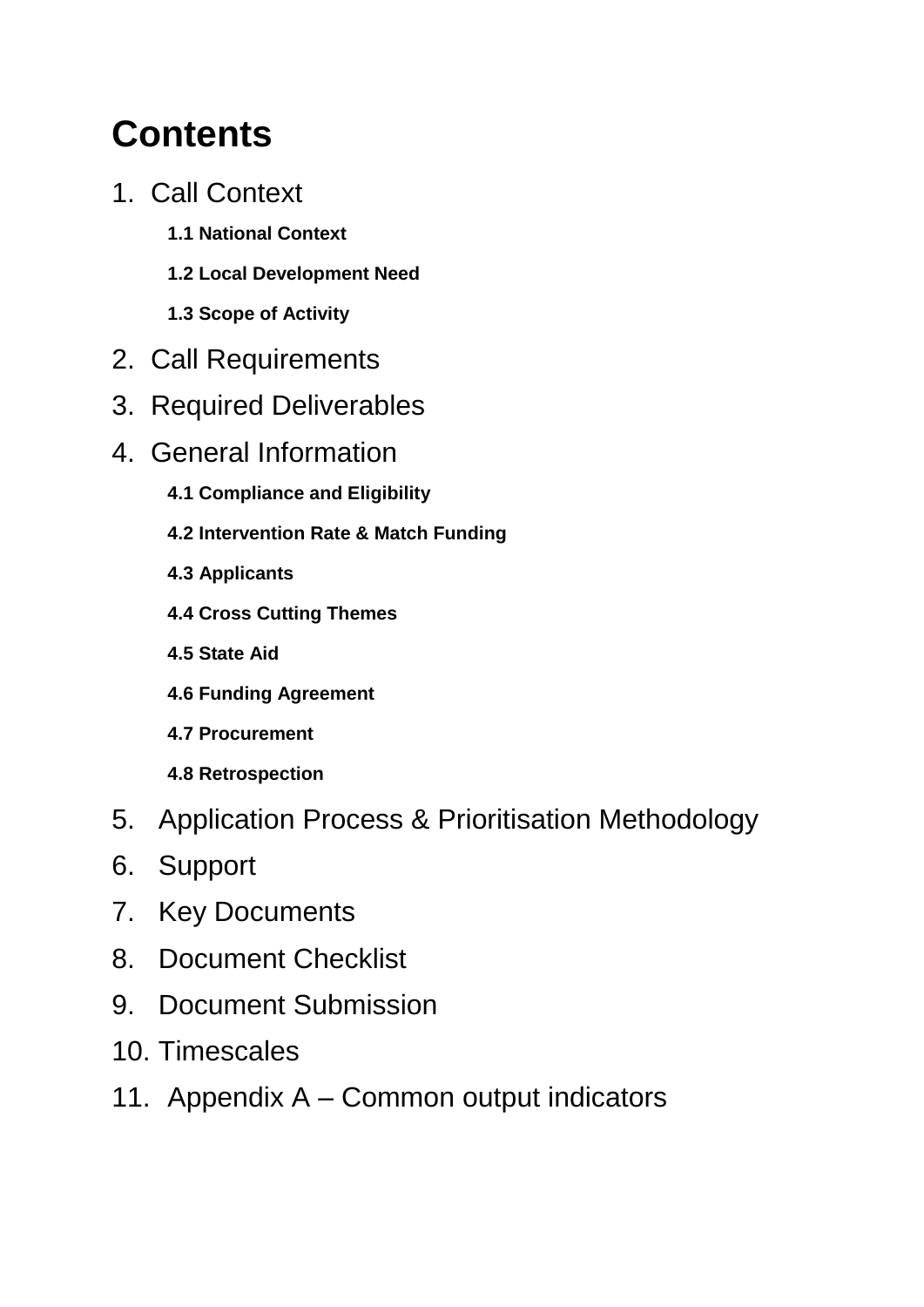# 1. Call Context

The 2014 to 2020 European Structural and Investment Funds (ESIF) bring the European Regional Development Fund (ERDF), European Social Fund (ESF) and part of the European Agricultural Fund for Rural Development (EAFRD) together into a single European Union (EU) Structural Investment Funds (ESIF) Growth Programme for England supporting the key growth priorities of innovation, research and development, support for Small and Medium Enterprises (SME), low carbon, skills, employment, and social inclusion.

European Structural and Investment Funds are managed by the Department for Communities and Government (ERDF), Department for Work and Pensions (ESF) and the Department for Environment Food and Rural Affairs (EAFRD). In London, the Greater London Authority acts as an Intermediate Body for the European Regional Development Fund and European Social Fund programmes. Unless stated otherwise, the term "Managing Authority" will apply to all these organisations. These Departments are the Managing Authorities for each Fund. The Managing Authorities work closely with local partners who provide:

- Practical advice and information to the Managing Authorities to assist in the preparation of local plans that contribute towards Operational Programme priorities and targets;
- Local intelligence to the Managing Authorities in the development of project Calls (decided by the Managing Authorities) that reflect Operational Programme and local development needs as well as match funding opportunities;
- Advice on local economic growth conditions and opportunities within the context of Operational Programmes and the local ESIF Strategy to aid the Managing Authority's assessments at full application stage.

This Call is issued by the Department for Work and Pensions (DWP) to commission ESF Funded projects that will support the **Priority Axis 1 of the Operational Programme: Inclusive Labour Markets** and **Investment Priority: 1.4 Active Inclusion** as set out in the Operational Programme.

All applications will need to be eligible under the European Social Fund Operational Programme for England 2014 to 2020. The [ESF Operational Programme](https://www.gov.uk/government/publications/european-social-fund-operational-programme-2014-to-2020) is available for applicants to read.

This Call for proposal sets out the requirements for any applicants to consider before applying. Applications against this Call will be assessed as part of a two stage appraisal process and successful applicants will enter into a funding agreement with the DWP. Further information is given in sections 4 to 10.

All ESF applicants will need to be aware of the requirement to collect and report data on all participants as per Annex 1 (see Appendix A). This will be as well as the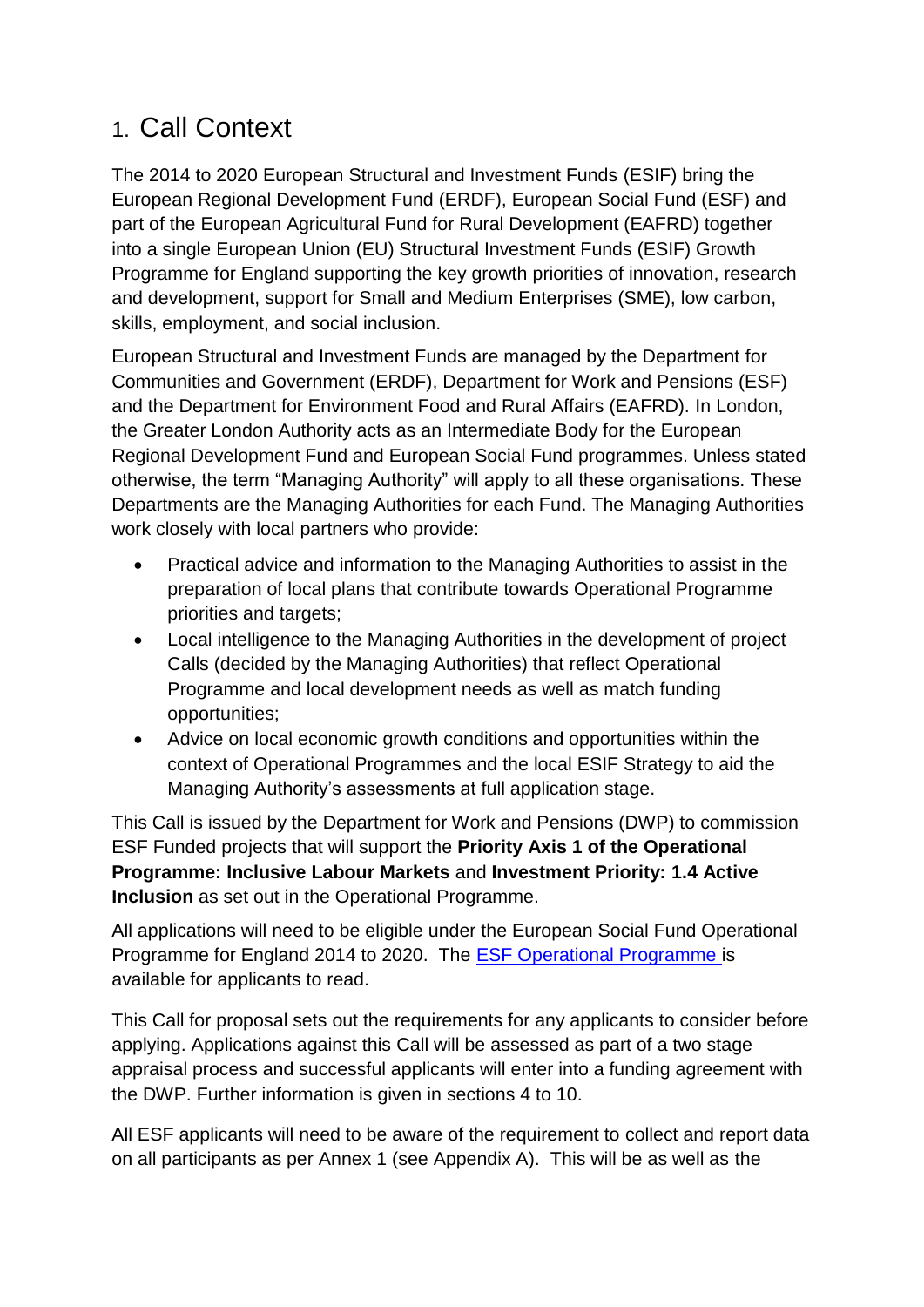requirement of reporting on output and result indicators referred to in section 3 of the Call for proposal.

#### **1.1 National Context**

This priority axis aims to increase participation in the labour market and thereby improve social inclusion and mobility. It will support activities through:

**Investment Priority: 1.4** - Active inclusion, including with a view to promoting equal opportunities and active participation, and improving employability

ESF will not fund activity that duplicates or cuts across national policy on grants and loans for tuition for skills activities. Exemptions to this principle will be considered only where a local specific need and/or market failure has been demonstrated and where the activity falls within the scope of the Operational Programme.

Full details of what can and cannot be supported under this Investment Priority are set out in the Operational programme. Details of the specific objectives have been reproduced below.

| <b>Specific Objective</b>                                                                                                                                                | <b>Results that the Member States seek to</b><br>achieve with Union support                                                                                                                                                                                                                                                                     |
|--------------------------------------------------------------------------------------------------------------------------------------------------------------------------|-------------------------------------------------------------------------------------------------------------------------------------------------------------------------------------------------------------------------------------------------------------------------------------------------------------------------------------------------|
| To support people with multiple<br>and complex barriers to<br>participation to address these<br>underlying issues and to move<br>closer to or into the labour<br>market. | The additional support for this investment<br>priority will help people who are distant from the<br>labour market and require intensive support in<br>addressing their multiple, profound and<br>complex barriers to participation in the labour<br>market.                                                                                     |
|                                                                                                                                                                          | The main result will be that people address their<br>complex needs and therefore are better able to<br>engage in labour market activity. There are<br>output targets for disadvantaged sub-groups<br>and result targets for movement into work and<br>increased labour market activity.                                                         |
| To engage marginalised<br>individuals and support them to<br>re-engage with education,<br>training, or in employment.                                                    | The additional support from this investment<br>priority will help participants to move into<br>employment, education or training. They will<br>have a range of barriers and will be distant from<br>the labour market or education/training. They<br>will require intensive, tailored support.<br>The main result that will be achieved is that |
|                                                                                                                                                                          | more participants will be in education, training<br>or employment upon leaving.                                                                                                                                                                                                                                                                 |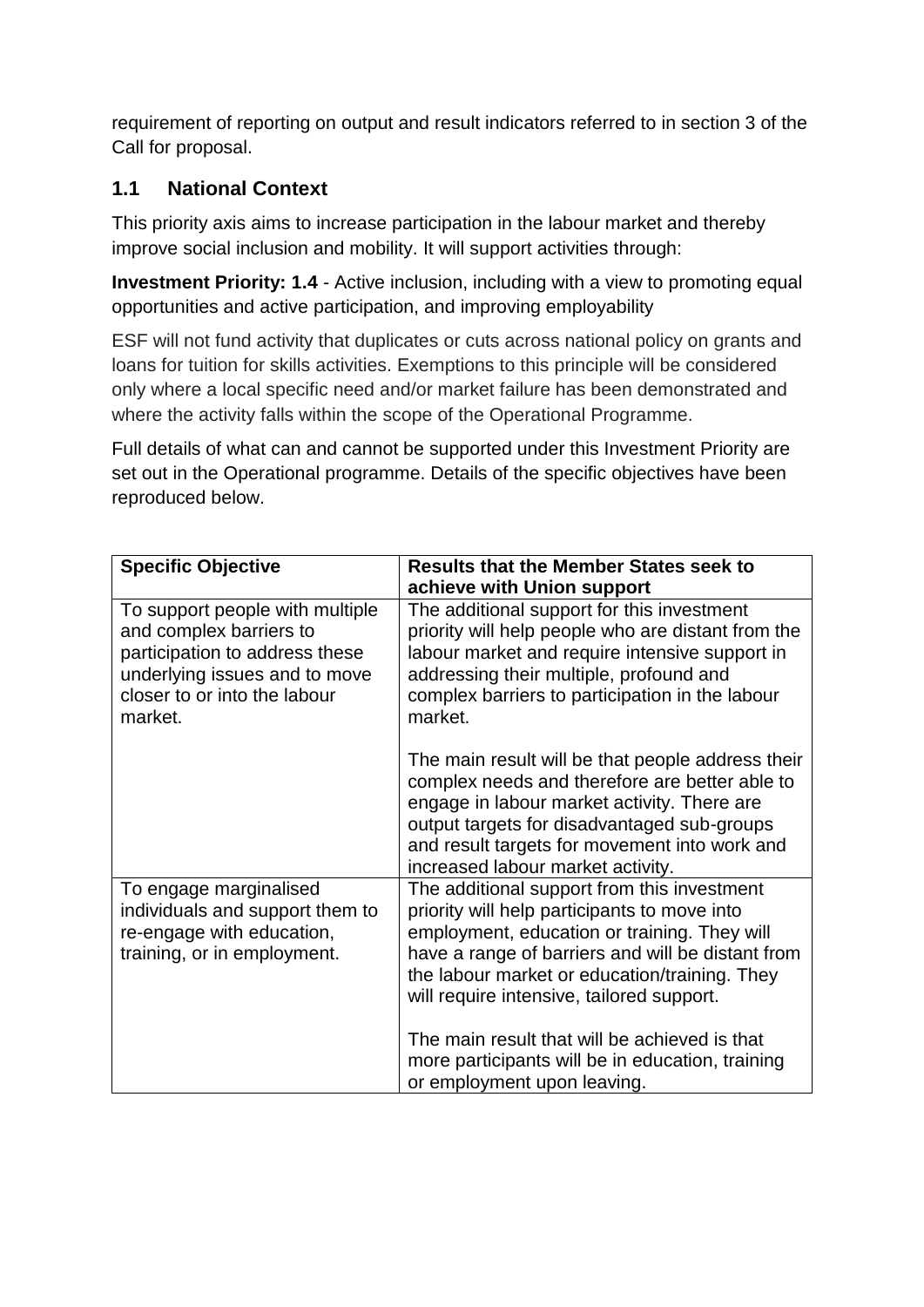#### **1.2 Local Development Need**

Projects must deliver activity which directly contributes to the objectives of Priority Axis 1, Investment Priority 1.4 of the Operational Programme, and which meets the **local development need** expressed in the text and table below.

#### **Call outline**

The Solent LEP recognises that there are communities within the Solent that have exceptional needs. At the time of Census 2011, there were 34 Wards where the unemployment rate was 5.0% or over. Of these, 16 were located on the Isle of Wight, five were in Gosport and Southampton respectively and four were in Portsmouth and Havant respectively. Four wards had an unemployment rate of over 7%, which is far above the England average of 4.4%. The ten wards with the highest level of unemployment are shown in the table below. Localised solutions need to be implemented to address worklessness and exclusion for the residents within these neighbourhoods. Across the Solent there are approximately 48,400 workless households equating to 14.9% of the total. The impact for future generations is equally significant with 17,800 (10.2%) children living in a workless household.

| E36001049 : Ryde North | IoW        | 82  | 3.4 |
|------------------------|------------|-----|-----|
| East                   |            |     |     |
| E36003180 : Battins    | Havant     | 149 | 3.4 |
| E36000996 : Charles    | Portsmouth | 431 | 3.3 |
| <b>Dickens</b>         |            |     |     |
| E36001051 : Ryde South | loW        | 94  | 3.3 |
| E36001052 : Ryde West  | IoW        | 72  | 3.3 |
| E36003182 : Bondfields | Havant     | 133 | 3.1 |
| E36003191 : Warren     | Havant     | 144 | 3.0 |
| Park                   |            |     |     |
| E36001043 : Newport    | <b>loW</b> | 55  | 2.9 |
| East                   |            |     |     |
| E36001040 : Lake South | loW        | 44  | 2.7 |
| E36003160: Town        | Gosport    | 91  | 2.6 |

#### **Ten wards with the highest unemployment rate, Solent LEP (2011 census)**

There is a need for positive interventions to ensure all those furthest from the labour market can access the employment opportunities being created in the local economy. Whilst growth has been weaker than anticipated, the latest economic analysis indicates 14,000 additional jobs were created between 2012 and 2015. Current unemployment in the Solent is around 5.1%, with over 46,700 of the economically inactive wanting employment. Residents on job-seekers allowance is relatively low at 1.1% whereas ESA claimants make up 4.4%.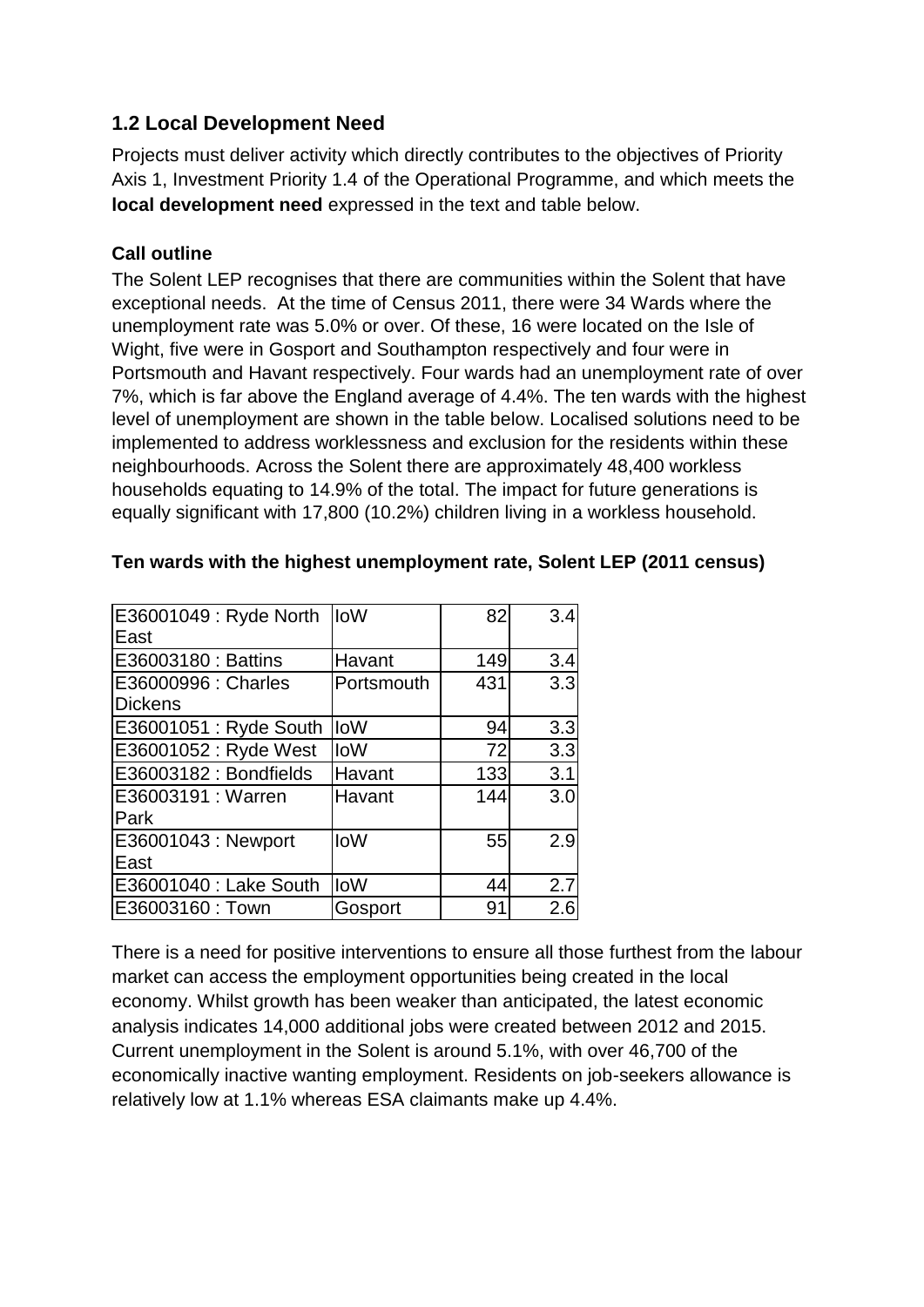#### **Local priorities**

It is recognised that in addition to neighbourhood-based approaches to tackle specific areas of entrenched worklessness, there is a need to support people in particular communities of interest (rather than geographically focused), who share common barriers to economic and social inclusion. We recognise that the needs of individuals within such communities can be diverse; that people may face multiple forms of disadvantage; and the role that community-of-interest and self-help-based projects run by communities of interest can play in promoting social inclusion.

On this basis the Solent LEP supports the principal of grass-roots community led initiatives as a route to tackling social and economic exclusion. Where communities and local partnerships design and deliver projects that they have decided are needed for their local communities. To support and encourage local communities and communities of interest in creating projects, developed from the bottom up, that address exclusion by engaging local people in improving their own lives and that of their local communities, the Solent LEP wishes to create a Solent Community Grants programme. **The programme will provide grants of up to £60,000 for small projects**, led by citizens' groups, voluntary and third sector organisations that help people to acquire skills needed to progress towards employment. Projects may be focused on supporting people living in areas of deprivation and/or those who experience significant barriers in the labour market, including but not exclusively:

- people with disabilities or health conditions, including those with learning difficulties, mental health issues or drug and alcohol dependency problems;
- people aged 50 or over and seeking employment;
- people from ethnic minorities;
- women;
- lone parents
- people from neighbourhoods and estates where there are high levels of unemployment and deprivation.

Solent LEP recognises that many people participating in these projects will be some distance from the labour market and will need support to make small steps towards work in the first instance. We anticipate that projects will focus on achieving 'soft' outcomes, involving progression towards work (e.g. through volunteering and participating in community-based activities) rather than jobs or full qualifications. It is anticipated that in order to gain access to the hard to reach communities within the Solent, the successful applicant will have demonstrated innovative and effective marketing and communications methods and expertise in community outreach work.

The funding will be used to support a range of activities which for illustration may include: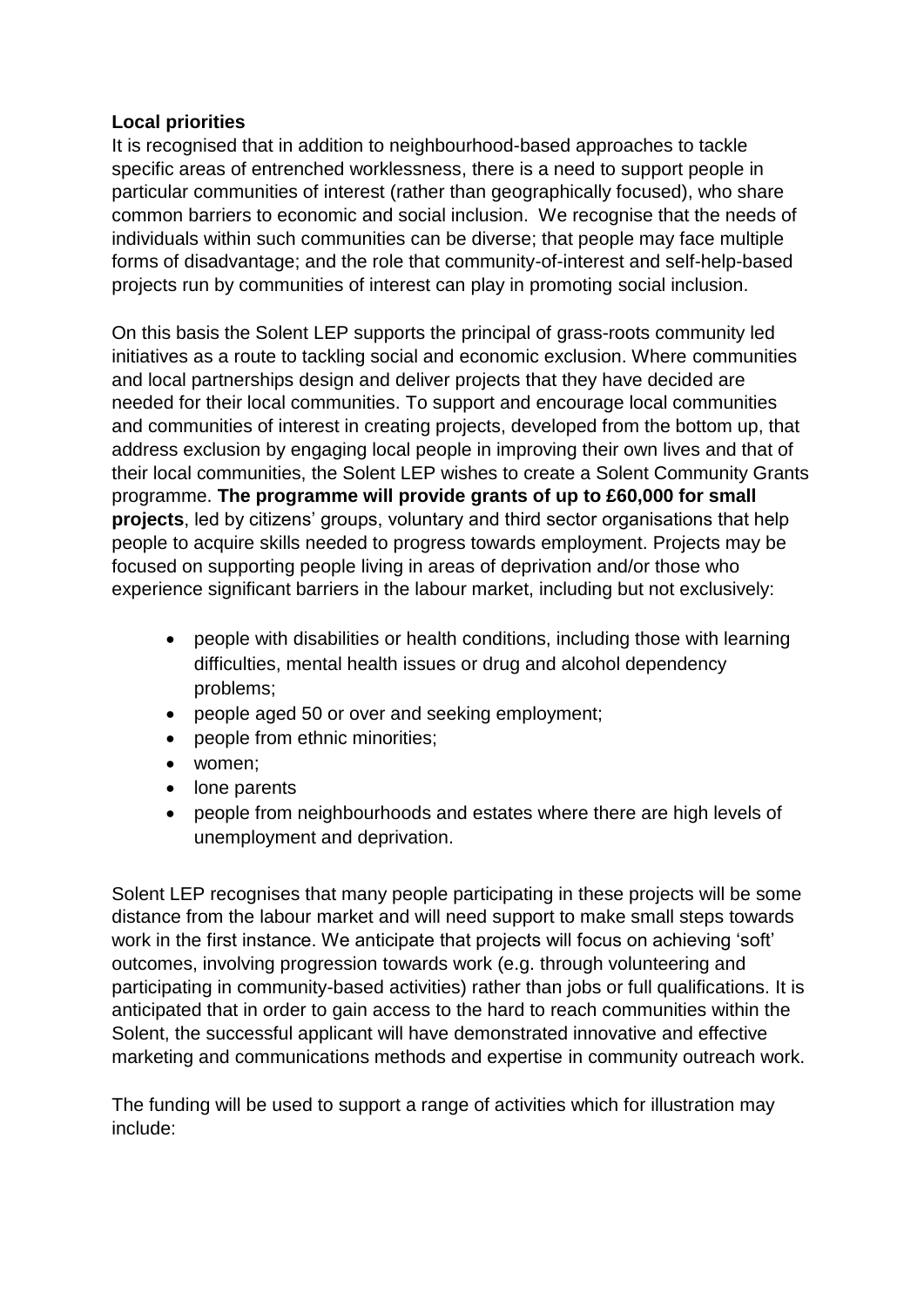- first contact engagement activities, e.g. arranging events in places that people feel comfortable to visit;
- involvement in community-based projects and volunteering;
- activities that improve confidence, motivation and social integration, such as sport and creative activities;
- developing local networks and groups to support people to get a job or access learning e.g. Jobs Club or Learning Champion type activity;
- softer skills development e.g. assertiveness, anger management and motivation;
- basic skills support; and
- job search assistance.

There are a number of other initiatives underway across the Solent to support progression to and entry into the labour market. Applicants will need to demonstrate how the Solent Community Grants programme will complement the work being taken forward via these initiatives and where appropriate offer referral pathways to other programmes and initiatives including other ESIF funded activity and national programmes.

The expectation is that the Managing Authority will award a single contract for the Solent. Applicants may wish to bid individually, or as part of a consortium or partnership with a named lead accountable organisation. The programme of activity will be for up to three years. All applicants will need to demonstrate how they will work with existing local organisations, communities and groups to maximize the opportunities available through this small grants scheme.

Applicants will need to include detail on what criteria they will be applying for selecting the grant applications they will fund, as well as confirmation of the Management Information they will be collecting from the grant activity in relation to the outputs and results for this Priority Axis.

#### [Details of the local ESIF Strategy](https://solentlep.org.uk/media/1613/solent-eu-sif-strategy-april-2016.pdf)

#### **1.3 Scope of activity**

This Call invites Full Applications which support the delivery of Priority Axis 1, **Investment Priority: 1.4 Active Inclusion** of the European Social Fund Operational Programme and responds to the local development need set out in the Solent Local Enterprise Partnership Area European Structural and Investment Funds Strategy.

This Call aims to address the identified shortfalls listed in section 1.2 Local Development Need above.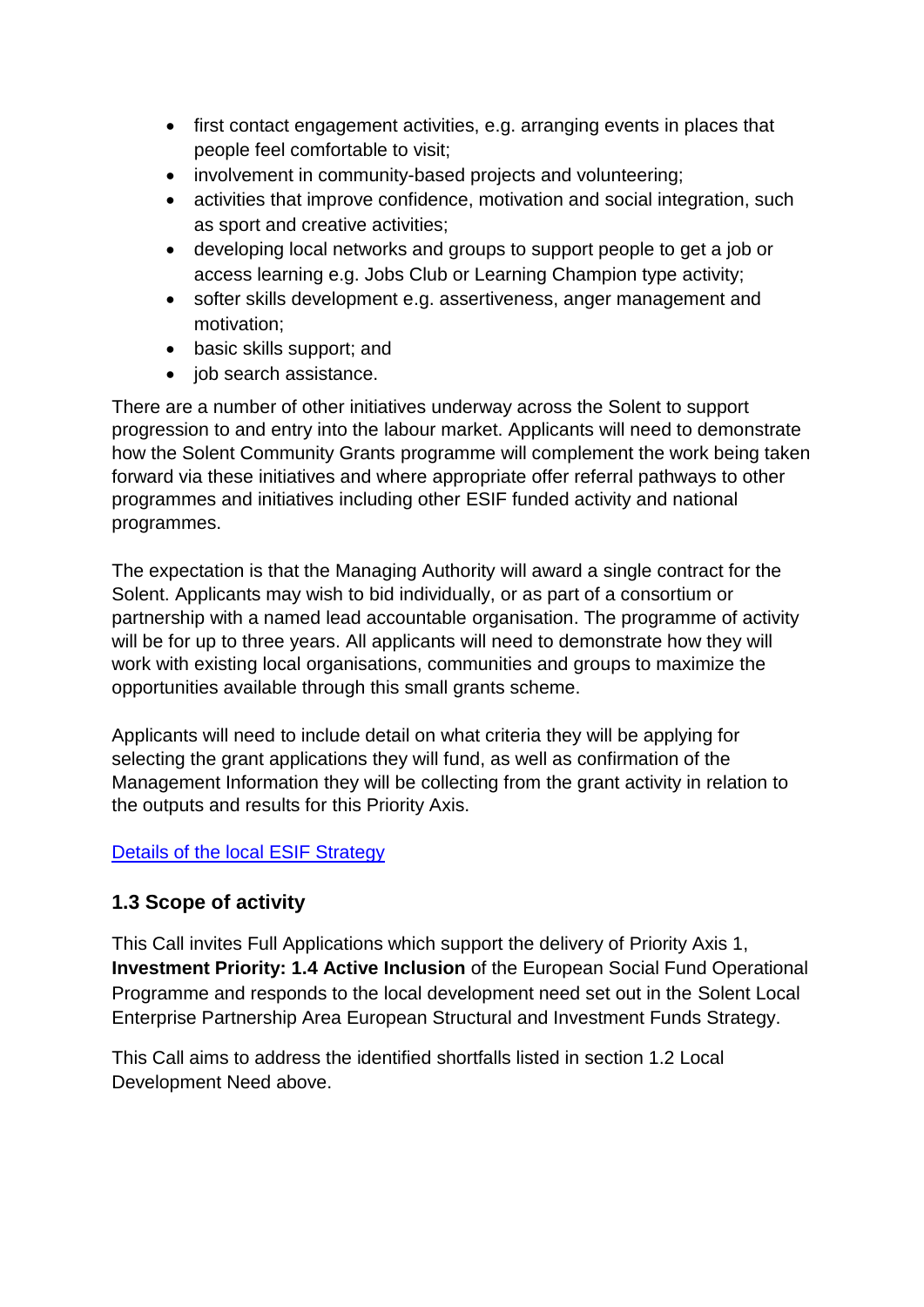# 2. Call Requirements

All applications are competitive.

| <b>Indicative Fund</b><br><b>Allocation:</b> | Indicatively, through this Call the Managing Authority<br>expects to allocate approximately £880,000ESF                                                                                                                                                                                                                                                       |  |
|----------------------------------------------|---------------------------------------------------------------------------------------------------------------------------------------------------------------------------------------------------------------------------------------------------------------------------------------------------------------------------------------------------------------|--|
|                                              | The Managing Authority reserves the right to decrease or<br>increase the indicative allocation, or support more or<br>fewer projects subject to the volume and quality of<br>proposals received.                                                                                                                                                              |  |
| <b>Minimum application</b><br>level          | European Social Fund investment is intended to make a<br>significant impact on local growth. Applications are<br>expected to demonstrate appropriate scale and impact.<br>The Managing Authority does not intend to allocate less<br>than £200,000 of European Social Funding to any<br>single project.                                                       |  |
|                                              | Applications requesting an ESF amount below the<br>'Minimum Application Level' will be rejected                                                                                                                                                                                                                                                               |  |
| <b>Duration of project</b><br>approvals      | Projects should be for a maximum of three years;<br>however the Managing Authority reserves the right to vary<br>the maximum duration in exceptional circumstances.                                                                                                                                                                                           |  |
| <b>Geographical Scope</b>                    | All interventions should be focused on activity and<br>beneficiaries within the Solent Local Enterprise<br>Partnership area.                                                                                                                                                                                                                                  |  |
| <b>Specific Call</b><br>requirements         | This is a Call for ESF activity.                                                                                                                                                                                                                                                                                                                              |  |
| <b>Call Deadlines</b>                        | For this specific Call, applications will be assessed<br>following closure of the Call. Applications received after<br>the published Call close date will not be considered.                                                                                                                                                                                  |  |
| <b>Application selection</b>                 | All applications will be scored in line with the ESF scoring<br>criteria, but the MA reserve the right to invite projects to<br>full application stage where they complement other<br>activity or provide niche activity to target groups within the<br>OP.                                                                                                   |  |
| <b>Applicant proposals</b>                   | These can only contain activities which are eligible for<br><b>ESF</b>                                                                                                                                                                                                                                                                                        |  |
| <b>Eligible match funding</b>                | Applicants will need to have eligible match funding for the<br>balance of costs, which must be from a source other than<br>the European Union. At application stage the applicant<br>will need to provide information to demonstrate that the<br>operation is likely to have the required level of match<br>funding in place at the point of formal approval. |  |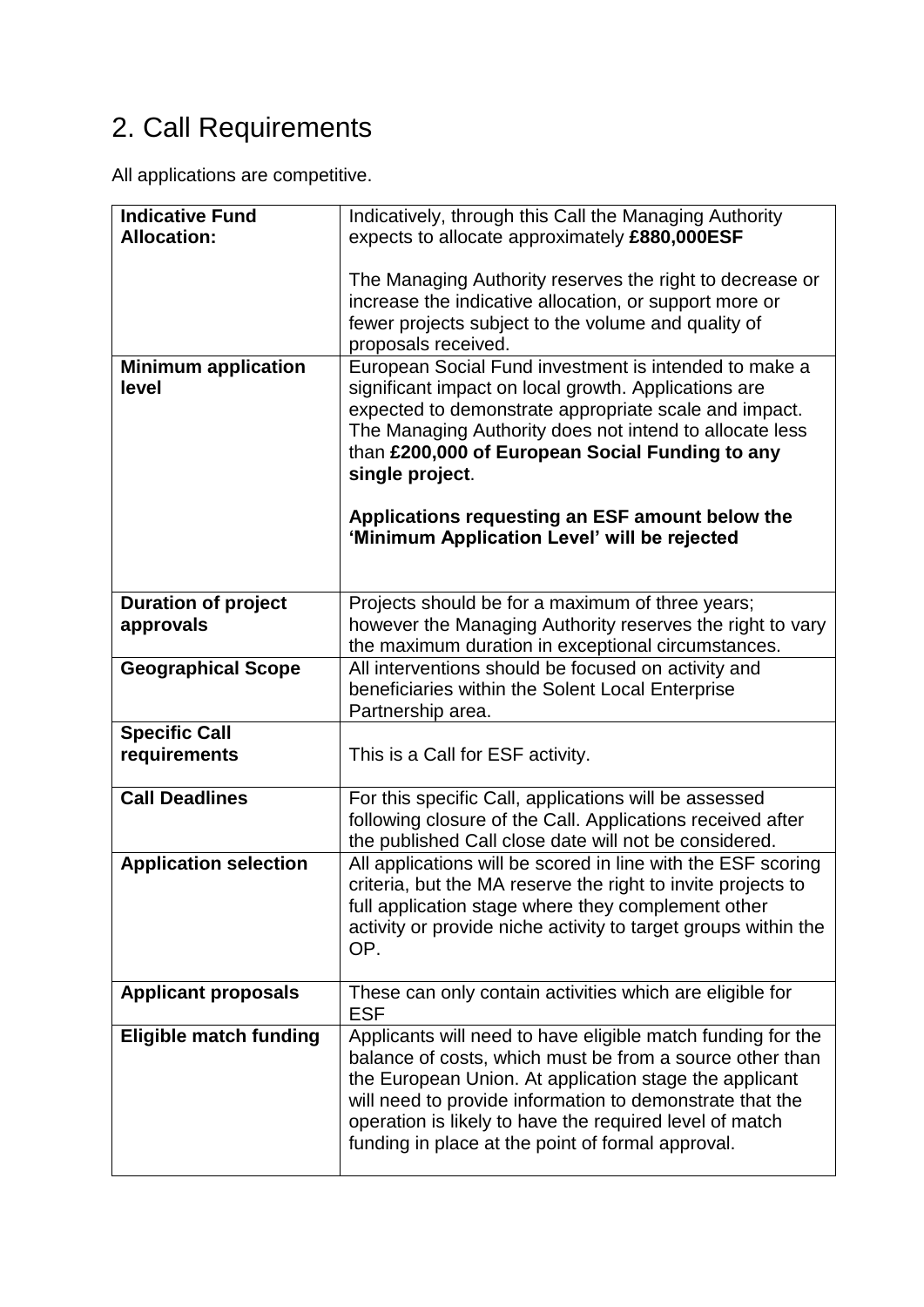| <b>Operational completion</b> | Operations must be completed no later than 16 <sup>th</sup> August<br>2021.                                           |
|-------------------------------|-----------------------------------------------------------------------------------------------------------------------|
| <b>Procurement</b>            | All procurement must be undertaken in line with EU<br>regulations.                                                    |
| <b>State Aid law</b>          | Applicants must demonstrate compliance with State Aid<br>law                                                          |
| <b>Audit/ Compliance</b>      | All expenditure and activities will be subject to rigorous<br>audit and non-compliance may lead to financial penalty. |

ESF cannot be used to duplicate existing activities or activities that do not address market failure. ESF can only be used to achieve additional activity or bring forward activity more quickly. Applicants must be able to demonstrate that proposals are additional to activity that would have occurred anyway or enables activity to be brought forward and delivered more quickly than otherwise would be the case in response to opportunity or demand.

# 3. Deliverables required under this Call:

Applications will be expected to achieve the minimum indicative level of Programme Deliverables by contributing to the following Investment Priority. The definitions of which can be accessed at the **ESF Operational Programme.** 

| <b>Investment</b><br><b>Priority</b> | 1.4 Active Inclusion.                                                                                                                                                                                                                                                                                                                                                                                                                                                                                                                                                                                                                                                                                                                                    |  |
|--------------------------------------|----------------------------------------------------------------------------------------------------------------------------------------------------------------------------------------------------------------------------------------------------------------------------------------------------------------------------------------------------------------------------------------------------------------------------------------------------------------------------------------------------------------------------------------------------------------------------------------------------------------------------------------------------------------------------------------------------------------------------------------------------------|--|
| <b>Specific</b>                      | Active inclusion, including with a view to promoting equal                                                                                                                                                                                                                                                                                                                                                                                                                                                                                                                                                                                                                                                                                               |  |
| <b>Objectives</b>                    | opportunities and active participation, and improving<br>employability                                                                                                                                                                                                                                                                                                                                                                                                                                                                                                                                                                                                                                                                                   |  |
| <b>Indicative</b><br><b>Actions</b>  | ESF will not support activities that duplicate or replace existing<br>support within national programmes, but may be used to support<br>additional activities or target groups, including provision co-<br>designed with local partners.                                                                                                                                                                                                                                                                                                                                                                                                                                                                                                                 |  |
|                                      | Examples of activities that may be supported include:<br>basic skills and ESOL training, including additional<br>$\bullet$<br>support with basic skills in preparation for<br>apprenticeships;<br>support for those who need pre-traineeship and pre-Work<br>Programme assistance, to prepare them for the next step;<br>support complementing other skills provision, such as<br>$\bullet$<br>crosscutting and 21st century skills, including team<br>working, effective communication, problem solving, critical<br>thinking and self-direction;<br>money management support and advice and financial<br>$\bullet$<br>literacy programmes in order to address deep seated debt<br>issues which make moving from benefit into work more<br>challenging; |  |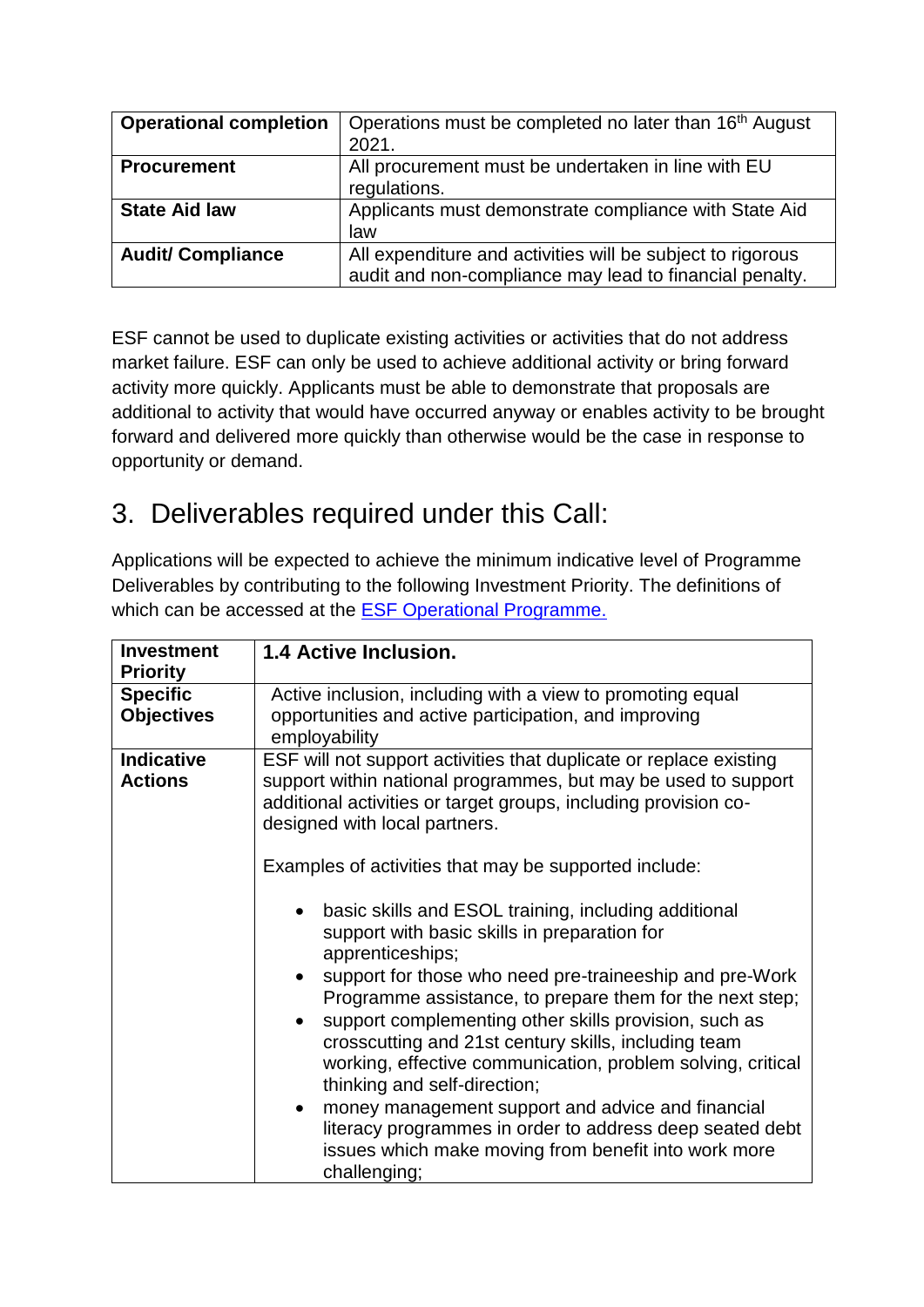| digital and internet literacy courses to aid job searching,<br>$\bullet$<br>access to benefits and progress in work;<br>volunteering and training opportunities (as a pathway<br>back to work) for marginalised individuals / groups /<br>communities to help them access jobs in low carbon<br>sectors or land drainage flood risk management or work<br>that supports property level protection against flooding;<br>local 'Community Grant' type activity to support small<br>$\bullet$<br>scale voluntary sector activity which can be crucial to<br>reaching out to these groups;<br>first contact engagement activities (for example, arranging<br>$\bullet$<br>events in places that people feel comfortable to visit);<br>local networks and groups to support people to get a job<br>$\bullet$<br>or access learning (for example, Job Clubs or Learning<br>Champion type activity) to provide people with a safe<br>environment and peer support;<br>softer skills development (for example, assertiveness,<br>anger management and motivation);<br>volunteering, which is recognised in general terms as a<br>good way to re-engage those furthest from the labour<br>market. |
|------------------------------------------------------------------------------------------------------------------------------------------------------------------------------------------------------------------------------------------------------------------------------------------------------------------------------------------------------------------------------------------------------------------------------------------------------------------------------------------------------------------------------------------------------------------------------------------------------------------------------------------------------------------------------------------------------------------------------------------------------------------------------------------------------------------------------------------------------------------------------------------------------------------------------------------------------------------------------------------------------------------------------------------------------------------------------------------------------------------------------------------------------------------------------------------|
| The investment priority may also encourage Social Investment<br>models (e.g. social impact bonds) by providing outcome funding<br>that enables payment by results programmes to be established to<br>support the Government's agenda on Social Justice and<br>encourage innovative delivery models within local communities.<br>The focus would be on disadvantaged individuals and families,<br>e.g. in areas such as employment, training, drug addiction and<br>other issues which are usually part of the cycle of deprivation.                                                                                                                                                                                                                                                                                                                                                                                                                                                                                                                                                                                                                                                      |
| To complement other thematic objectives, the investment priority<br>may support activities that are designed to promote social<br>inclusion whilst also tackling environmental issues such as<br>environmental protection, waste recycling, energy efficiency, and<br>renewable energy. These activities are relevant across all types<br>of territory.                                                                                                                                                                                                                                                                                                                                                                                                                                                                                                                                                                                                                                                                                                                                                                                                                                  |

| ID             | <b>Result Indicator</b>                                                                | Minimum Target value for<br>this call |
|----------------|----------------------------------------------------------------------------------------|---------------------------------------|
| ESF-CR02       | Participants in education<br>or training on leaving                                    | 17% More Developed                    |
| ESF-CR06       | Participants in<br>employment, including<br>self-employment, 6<br>months after leaving | 22% More Developed                    |
| R <sub>1</sub> | Unemployed participants<br>into employment                                             | 14% More Developed                    |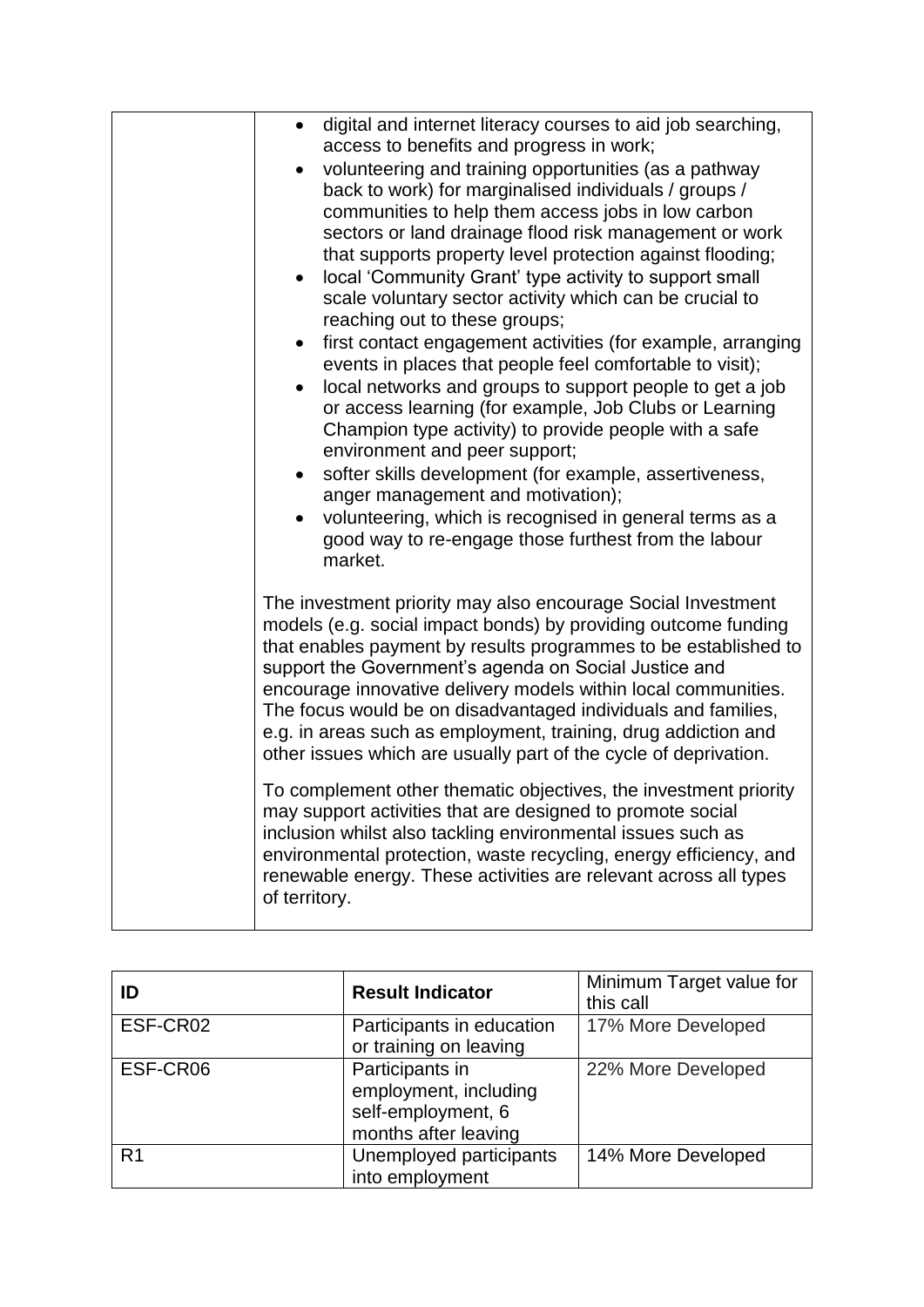|                | (including self-<br>employment) on leaving                            |                    |
|----------------|-----------------------------------------------------------------------|--------------------|
| R <sub>2</sub> | Inactive participants into<br>employment, or job<br>search on leaving | 27% More Developed |
| R <sub>4</sub> | Participants with childcare<br>needs receiving childcare<br>support   | 36% More Developed |

| ID             | <b>Output Indicator</b>                          | Total minimum<br>target value for<br>this call | Men minimum<br>target value | Women<br>minimum<br>target value |
|----------------|--------------------------------------------------|------------------------------------------------|-----------------------------|----------------------------------|
| O <sub>1</sub> | Participants                                     | 400                                            | 220                         | 180                              |
| ESF-CO01       | Unemployed,<br>including long-term<br>unemployed | 221                                            |                             |                                  |
| $ESF - COO3$   | Inactive                                         | 179                                            |                             |                                  |
| O <sub>4</sub> | Participants over<br>50 years of age             | 78                                             |                             |                                  |
| O <sub>5</sub> | Participants from<br>ethnic minorities           | 29                                             |                             |                                  |
| ESF-CO16       | Participants with<br>disabilities                | 90                                             |                             |                                  |

Applicants will be required to demonstrate how they will achieve the deliverables within their proposal along with any methodology that will be used to record achievement. Applicants will also need to ensure robust systems are in place, and be able to describe them, to capture and record the targets and to report quantitative and qualitative performance across the Solent LEP area. All operations will be required to collect data and report progress against the deliverables with each claim. Where an operation underperforms against their deliverables they may be subject to a performance penalty.

There must be a fully evidenced audit trail for all contracted deliverables.

# 4. General Information

Essential information to support the drafting of an application and delivery of a successful ESF funded project is available at the [European Growth Funding](https://www.gov.uk/european-growth-funding) website pages.

#### **4.1 Compliance and Eligibility**

When developing an application, Applicants should refer to [guidance](https://www.gov.uk/government/publications/european-structural-and-investment-funds-programme-guidance) on eligible Applicants, activities and costs. These are for guidance only and Applicants should take their own specialist advice if in doubt. It is the responsibility of the Applicant to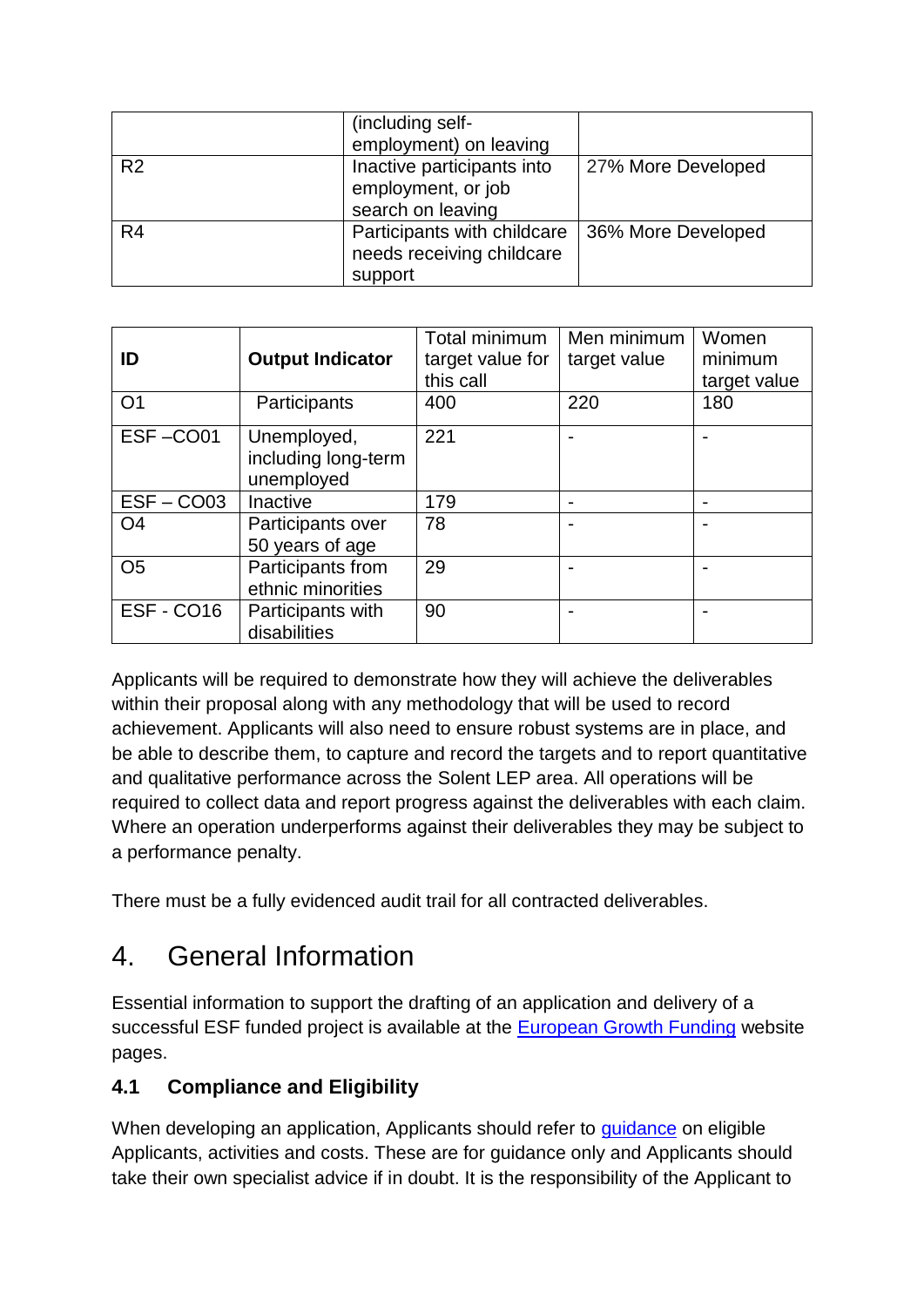ensure that the rules and guidance are adhered to both at application stage and following approval.

European Structural Investment Funds (ESIF) are governed by European regulations and national rules. Applicants are advised to familiarise themselves with the relevant documentation listed in the 'key documents' section prior to submitting a full application. If successful, Applicants will enter into the standard Funding Agreement and must abide by the standard terms and conditions contained therein. Applicants are therefore strongly advised to read these terms and conditions to ensure that they would be able to enter into such an agreement prior to responding to the Call. Once a Funding Agreement has been issued it should be signed and returned within a short timescale.

#### **4.2 Intervention Rate & Match Funding**

ESF is funding used where no other funding can be obtained (the funder of last resort) and the maximum ESF intervention rate for the operation is 50%. This means ESF can contribute up to 50% of the total eligible project costs, subject to State Aid regulations. The remaining 50% or more must come from other eligible sources. For all full applications, the applicant will need to provide information to demonstrate that the operation is likely to have the required level of match funding in place at the point of formal approval.

ESF is not paid in advance and expenditure must be defrayed prior to the submission of any claims. Applicants may be asked to demonstrate how they are able to cash flow the operation.

#### **4.3 Applicants**

Applicants must be legally constituted at the point of signing a Funding Agreement, and be able to enter into a legally binding Funding Agreement. The Applicant will be the organisation that, if the application is successful, enters into a contract for ESF and therefore carries the liability for ensuring that the terms of the ESF Funding Agreement are met by them and to all delivery partners. If there is more than one organisation applying for the funds, a lead organisation must be selected to become the Applicant. It is this organisation that carries the responsibility and liability for carrying out a compliant project.

The Managing Authority will consider the Applicant's track record, both positive and negative. If the Applicant has been involved in the delivery of previous European grants and any irregularities with this (these) grant(s) have been identified, the Managing Authority will look into these and expect to see how and what steps have been taken to ensure that these have been addressed to mitigate the risk of further irregularities in the future. It is acknowledged that some organisations will be new to ESIF funding and will not have a track record.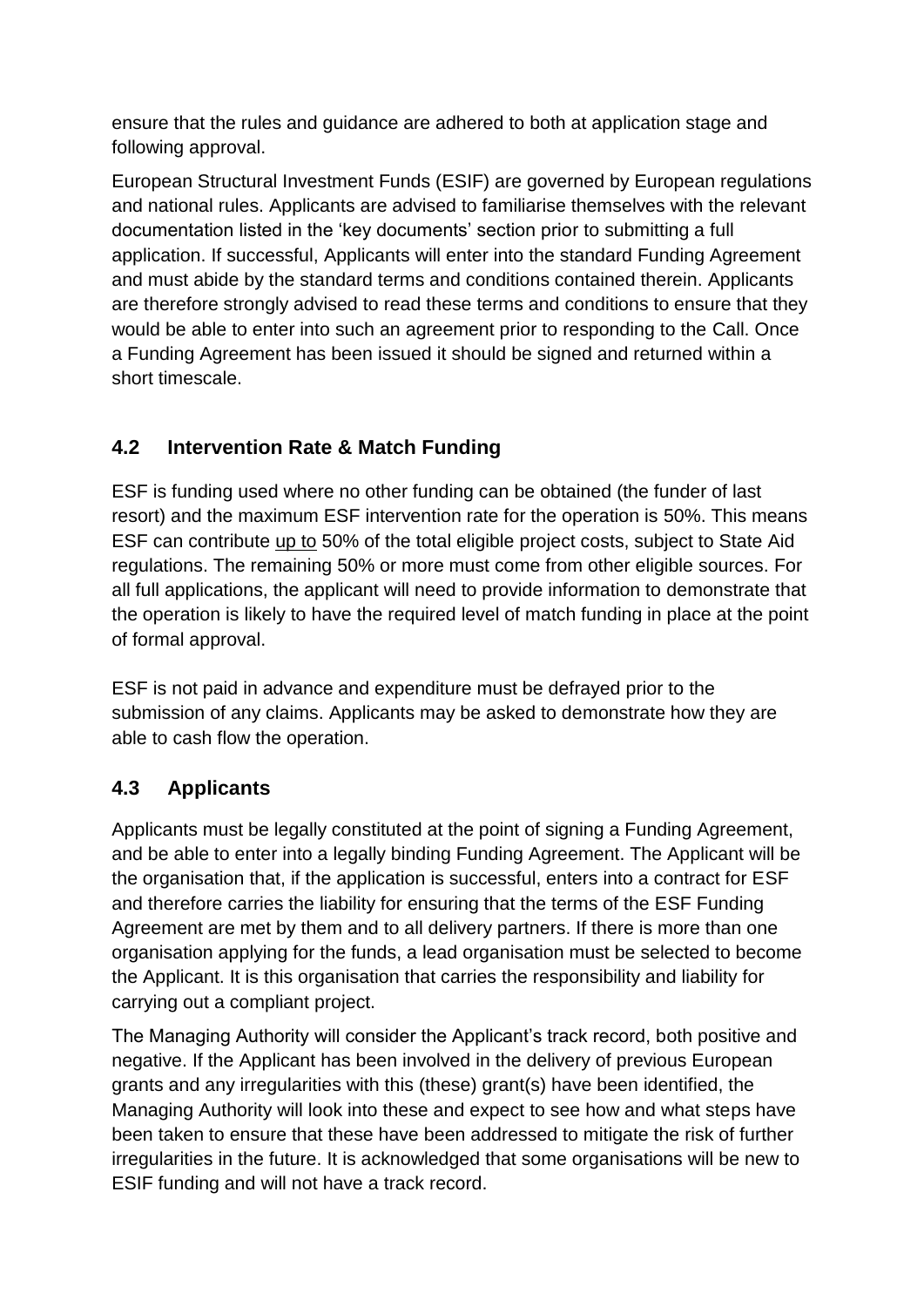#### **4.4 Cross Cutting Themes**

All applications received under this Call should demonstrate how the Cross Cutting Themes have been addressed in the project design and development. Cross cutting themes for ESF are 'gender equality and equal opportunities' and 'sustainable development'.

For ESF, the project applicants will be required to deliver their services in-line with the Public Sector Equality Duty (as defined in the Equality Act 2010). All projects must have a gender and equal opportunities policy and implementation plan which will be submitted at full application stage and in-line with Managing Authority guidance. Project applicants will also be required to answer a number of ESFspecific equality questions which will be set out in both the full application form and the related guidance.

For ESF, all projects will also be required to submit a sustainable development policy and implementation plan (in-line with guidance produced by the Managing Authority).

The ESF programme particularly welcomes projects that have an environmental focus that can meet the strategic fit at local and programme level whilst also adding value by:

- supporting environmental sustainability; and/ or
- complementing the environmental thematic objectives of other programmes such as ERDF; and/or
- using the environment as a resource to help motivate disadvantaged people

Further information is available in the [ESF Operational Programme](https://www.gov.uk/government/publications/european-social-fund-operational-programme-2014-to-2020)

#### **4.5 State Aid & Revenue Generation**

1

Applicants are required, in the Full Application, to provide a view on how their proposal complies with State Aid law. Applicants must ensure that projects comply with the law on State Aid.<sup>1</sup> Grant funding to any economic undertaking which is state aid can only be awarded if it is compatible aid, in that it complies with the terms of a notified scheme or is covered by the De Minimis Regulation. Guidance for grant

<sup>&</sup>lt;sup>1</sup> Article 107(1) of the Treaty on the Functioning of the European Union provides that: "Save as otherwise provided in the Treaties, any aid granted by a Member State or through state resources in any form whatsoever which distorts or threatens to distort competition by favouring certain undertakings or the production of certain goods shall, in so far as it affects trade between Member States, be incompatible with the internal market."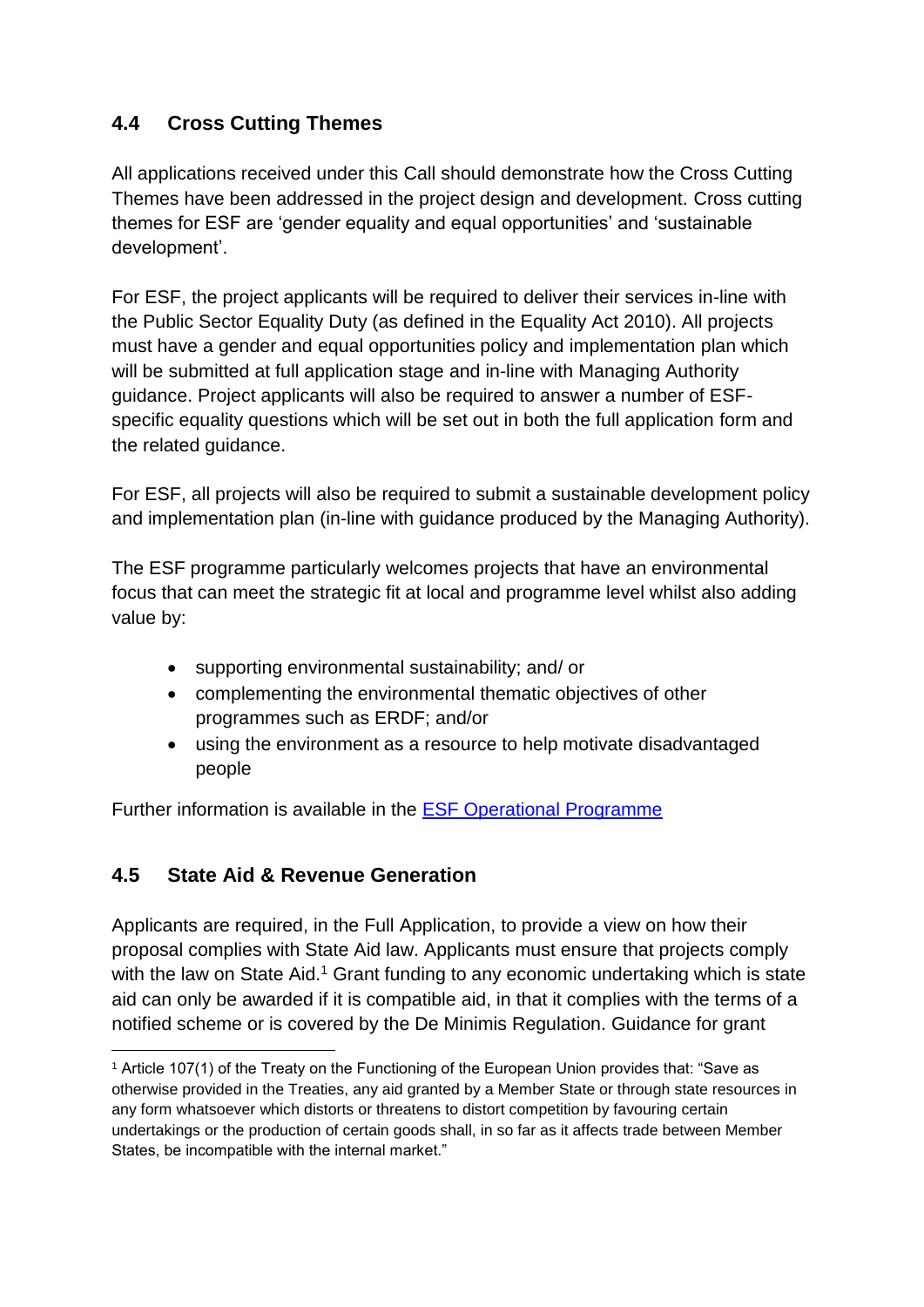recipients, explaining more about State Aid, is available; it is important that Applicants take responsibility for understanding the importance of the State Aid rules and securing their full compliance with them throughout the project, if it is selected into the Programme.

The Managing Authority is not able to give legal advice on State Aid. It is the responsibility of the Applicant to ensure that the operation is State Aid compliant.

Where the Applicant does not perceive that there is any State Aid, it should state whether or not it considers Articles 61 and 65(8) of regulation 1303/2013 to apply. This revenue should be taken into account in calculating eligible expenditure. Article 61 refers to monitoring revenues generated after completion of the project, and Article 65(8) how to deal with differences in the forecast and actual revenues at the end of the operation. The details of this will be tested at the full application stage.

#### **4.6 Funding Agreement**

The Funding Agreement is a standard, non-negotiable and legally binding document. Any successful Applicant will be subject to the terms and conditions contained within this agreement. Applicants are strongly advised to seek their own advice to ensure that they would be able to enter into and abide by the terms of the Funding Agreement.

Failure to meet any of the conditions of the agreement or the commitments within the application will result in claw back of funding.

Applicants should be aware that additional provisions and securities may be included within the Funding Agreement to protect the investment. These will be further discussed if relevant following the Full Application stage.

#### **4.7 Procurement**

All costs delivered by the Grant Recipient (the applicant) and/or delivery partners must be delivered on an actual cost basis. Other costs must be procured in line with EU regulations. The most common error identified during audit has been failure to comply with relevant procurement regulations and crucially to maintain a full audit trail to prove that they have complied with the relevant regulation. Robust and transparent procurement is required to ensure that Grant Recipients:

- consider value for money;
- maximise efficient use of public money; and
- maintain competitiveness and fairness across the European Union.

It is recommended that applicants seek their own legal advice pertaining to their procurement and requirements to publicise any tendering opportunities.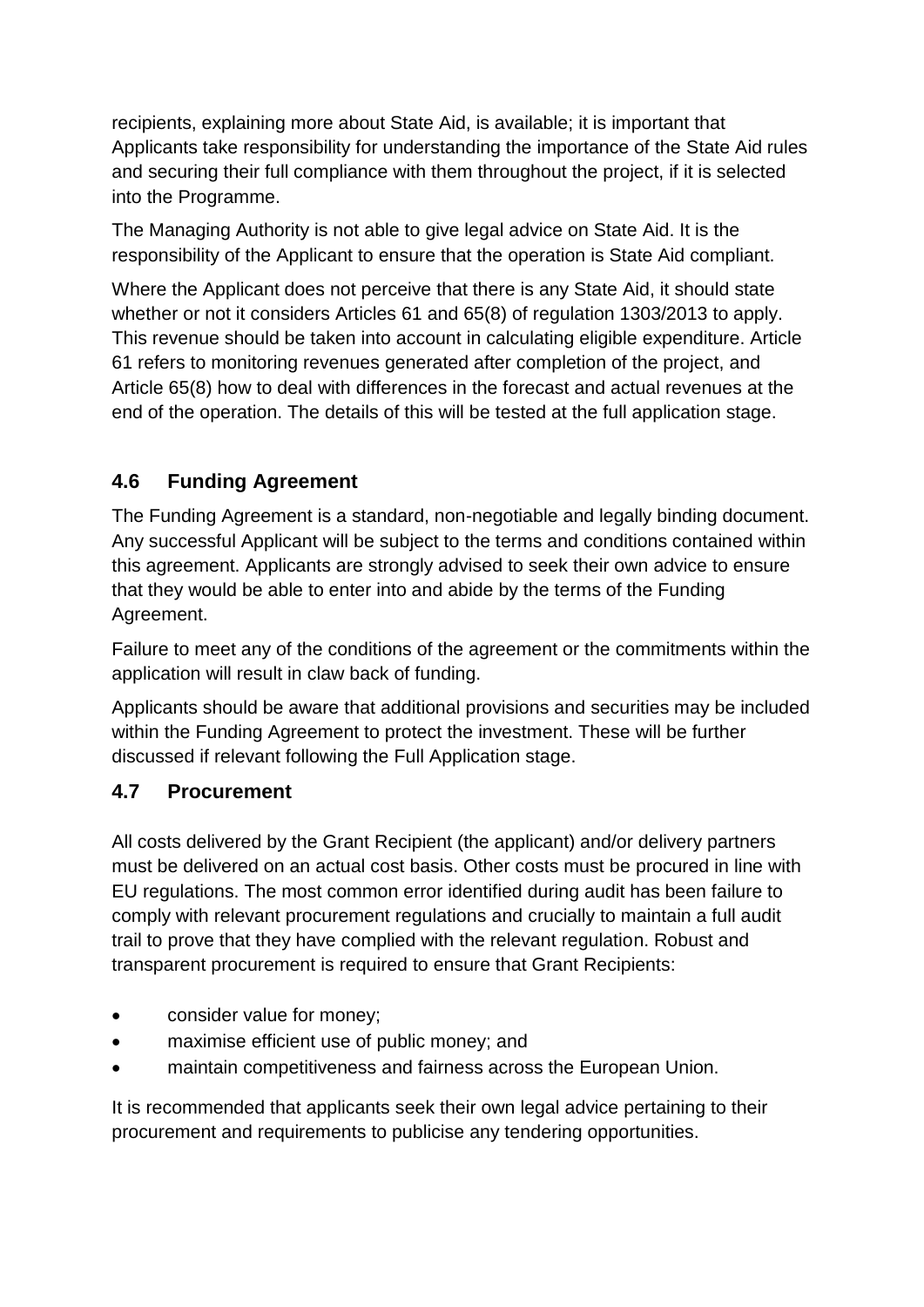The Managing Authority is not able to give legal advice on procurement. It is the responsibility of the applicant to ensure the project is compliant in this respect.

### 5. Application Process & Prioritisation Methodology

#### **This call is being assessed under a 'one stage' ESF application process and applicants will need to complete the full application form.**

Guidance is available on the **European Growth Funding** website pages. Applications will be subject to a Gateway Assessment undertaken by the Managing Authority under the following criteria:

- Applicant eligibility;
- Activity and expenditure eligibility; and
- The fit with the ESF OP and the Call.

Proposals that pass the Gateway Assessment will move into the Core Assessment which consists of the following:

- Strategic fit;
- Value for money;
- Management & control;
- Deliverability:
- Procurement / tendering; and
- State Aid compliance.

The Managing Authority will seek advice from partners when considering applications to ensure its assessment is informed by local economic growth conditions and opportunities within the context of Operational Programmes and the local ESIF Strategy. This will include the relevant LEP Area ESIF Committee and other partners deemed relevant to the application.

The assessment and any prioritisation will be undertaken using only the information supplied as part of the application process. The Managing Authority cannot accept further detail outside this process.

Non-public sector Applicants who are successful may be subject to due financial diligence checks by the Managing Authority. Applicants will be required to submit accounts, and to clarify financial or other organisational information. New Applicant organisations may be required to provide details of a guarantor.

There is no appeal process for applicants whose Applications are rejected at Application stage or for failing to satisfy the MA's Financial Due Diligence checks.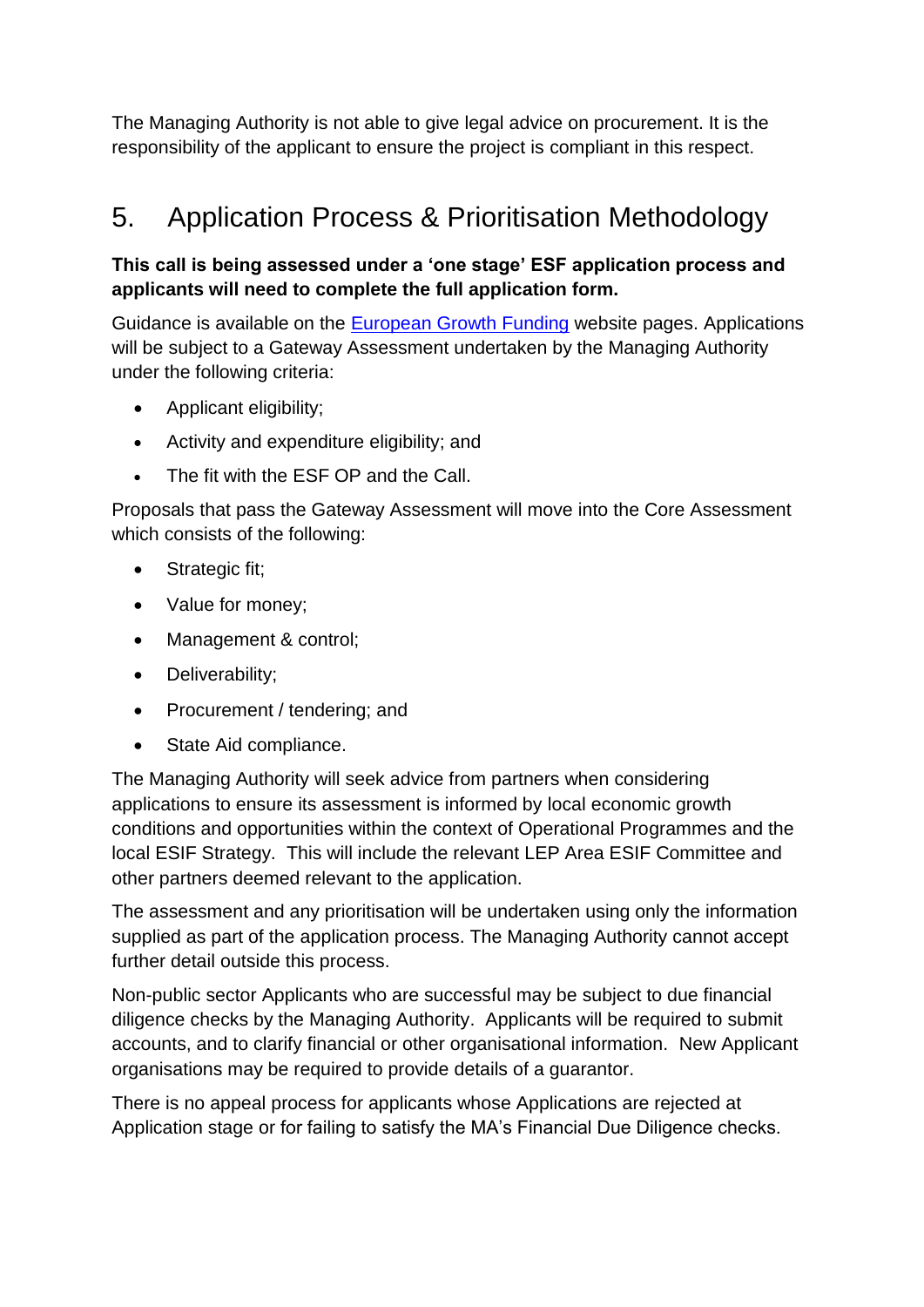## 6. Support

Please note that this is a competitive Call and to preserve impartiality we are unable to enter into correspondence with applicants over their application. Details of where guidance can be found are contained throughout this Calls document. In exceptional circumstances, if there are issues with accessing this guidance, please contact:

#### $\boxtimes$ : [esf.2014-2020@dwp.gsi.gov.uk](mailto:ESF.2014-2020@dwp.gsi.gov.uk)

No applications are to be sent to this email address. Completed Full applications must be sent to the email address provided in Section 9 – Document submission.

### 7. Key Documents

- Full Application Form;
- Full Application Form Guidance;
- Local Enterprise Partnership area's ESIF strategy; and
- National ESF Eligibility Rules.

### 8. Document Checklist

The assessment will be undertaken on the basis of documentation received at the point of closure of the call. Applicants should provide the following documentation.

Full Application Stage:

- fully completed Full Application (section 2.7 and 2.8 are not applicable as this is a 'one stage' application process);
- financial tables (if the application is against more than one Category of Region, a financial table for each Category of Region);
- Outputs, Results and Indicators tables (if the application is against more than one Category of Region, a Outputs, Results and Indicators table for each Category of Region); and

To enable the Managing Authority to complete the required Financial Due Diligence checks (if private or voluntary and community sector), applicant to provide

- o three years financial accounts
- o Proof of existence Certificate of Incorporation, Charities Registration , VAT Registration Certificate or alternate form of incorporation documentation;
- o Proof of trading Financial Accounts/Statements for the most recent two years of trading including, as a minimum, Profit and Loss Account and Balance Sheets;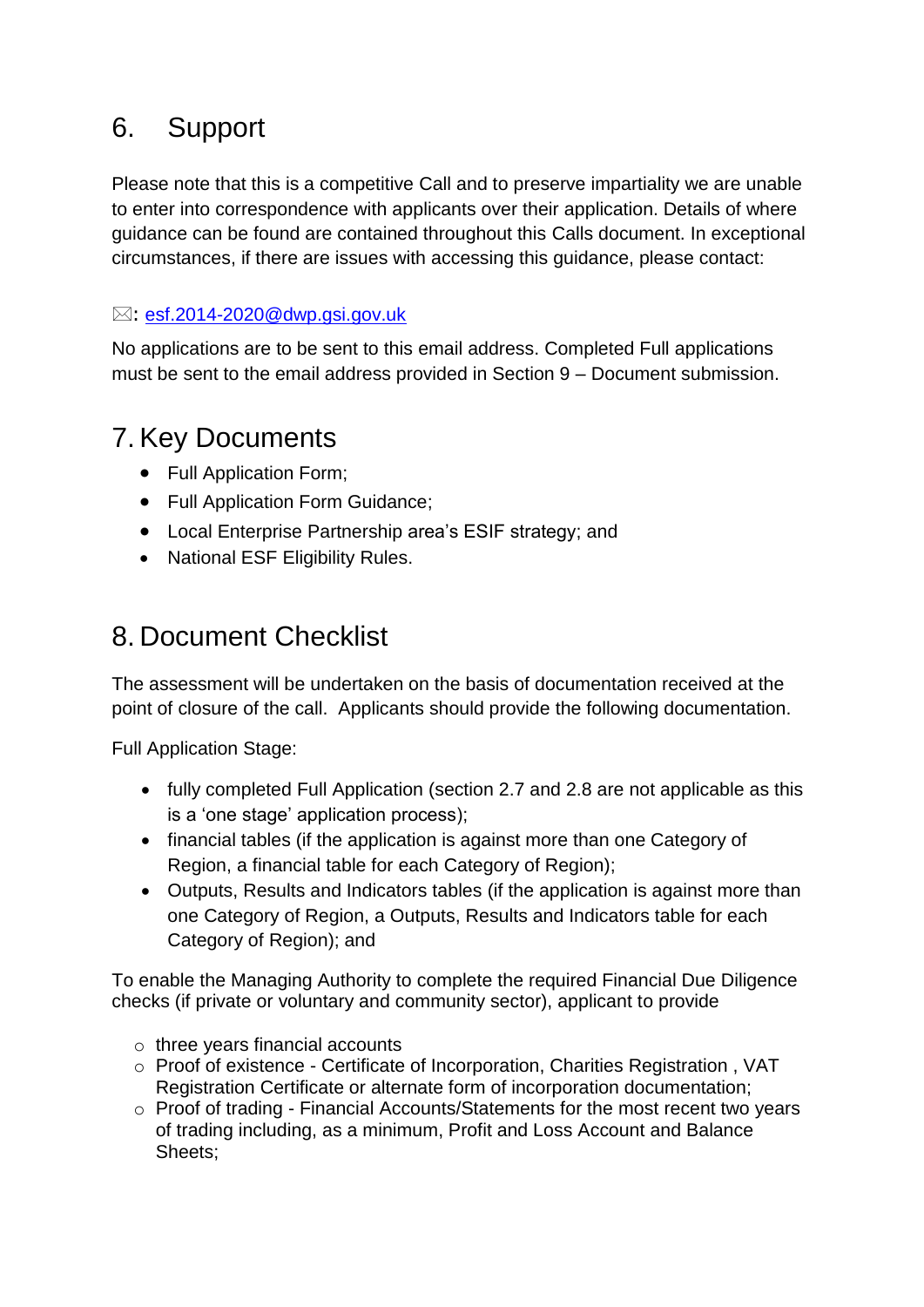o Completed Financial Viability and Risk Assessment Applicant Template (for applications requesting annualised funding of greater than £1m)

Failure to provide the above documentation could result in the application being rejected.

### 9. Document Submission

Completed Full Applications must be submitted to

 $\boxtimes: 2014$ -2020.esfapplications@dwp.gsi.gov.uk

### 10. Timescales

| Launch of Call advertised on GOV.UK         | 24th November 2017   |
|---------------------------------------------|----------------------|
| Deadline for submission of Full Application | $16th$ February 2018 |

Full Application forms not received by the deadline will not be assessed. Full Applications which are not fully completed will be excluded.

For this Call applications will normally be required to **commence delivery/activity within three months** of the award of contract.

Any changes related to the deadline for the submission of the Full Application form will be notified on the [European Growth Funding](https://www.gov.uk/european-growth-funding) website pages.

### 11. Appendix A – Common output indicators

#### **Appendix A – extract from Annex 1 of the ESF regulation**

Common output and result indicators for ESF investments

(1) Common output indicators for participants

"Participants" refers to persons benefiting directly from an ESF intervention who can be identified and asked for their characteristics, and for whom specific expenditure is earmarked. Other persons shall not be classified as participants. **All data shall be broken down by gender.**

The common output indicators for participants are:

| unemployed, including long-term unemployed |
|--------------------------------------------|
| I long-term unemployed                     |
| inactive                                   |